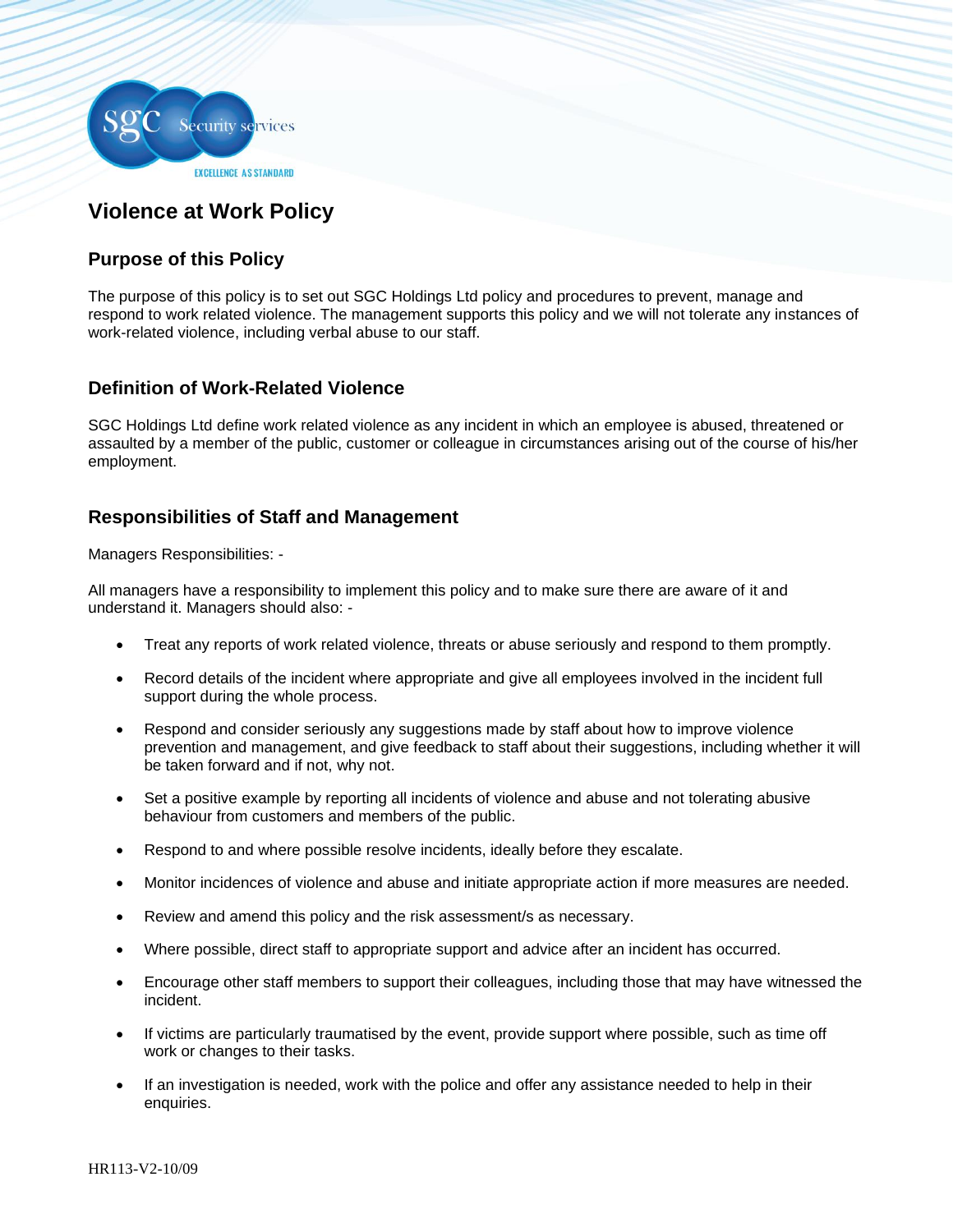

- Managers have a responsibility to act in a way that does not incite or increase them likelihood of violence.
- Any manager to be found to be encouraging or inciting violence or not resolving potentially violent or abusive situations may be subject to disciplinary action.

#### Staff Responsibilities: -

All staff have a personal responsibility for their own behaviour and for ensuring that they comply with this policy.

There are a number of things that staff can do to help prevent work related violence.

- Be aware of the company's policy and comply with it.
- Offer good customer service and be aware of customer needs.
- Recognise the potential for work related violence and take action to resolve it early on.
- Staff should take positive action and for example contact a manager if they think a customer or a member of the public may cause problems.
- Don't accept instances or work related violence directed towards you or others. Staff should report any instances of violence, threats or abuse, including any details about when it happened, who was involved and any relevant circumstances that may have contributed to the incident.
- All incidents should be reported to the line manager as and when they occur.
- Be supportive of colleagues who are victims or witnessed work related violence. Suggest additional measures to managers which might help to prevent and manage work related violence.
- Staff have a responsibility to act in a way that does not incite or increase the likelihood of violence.
- Any staff member found to be encouraging or inciting violence may be subject to disciplinary action.

#### **Risk Assessments**

Assessments in relation to the safe working environment including exposure to violence are completed and stored on each site. These assessments are reviewed at least annually or as and when appropriate depending on the information collected through the monitoring of incidents.

### **Training**

All staff will receive refresher awareness training in dealing with conflict management, our policy, reporting procedures and what to do following an incident. This may be through formal training or a briefing from managers depending on the risk potential for the staff members.

Managers will also be trained as above, as well as how to handle complaints and trouble among customers effectively.